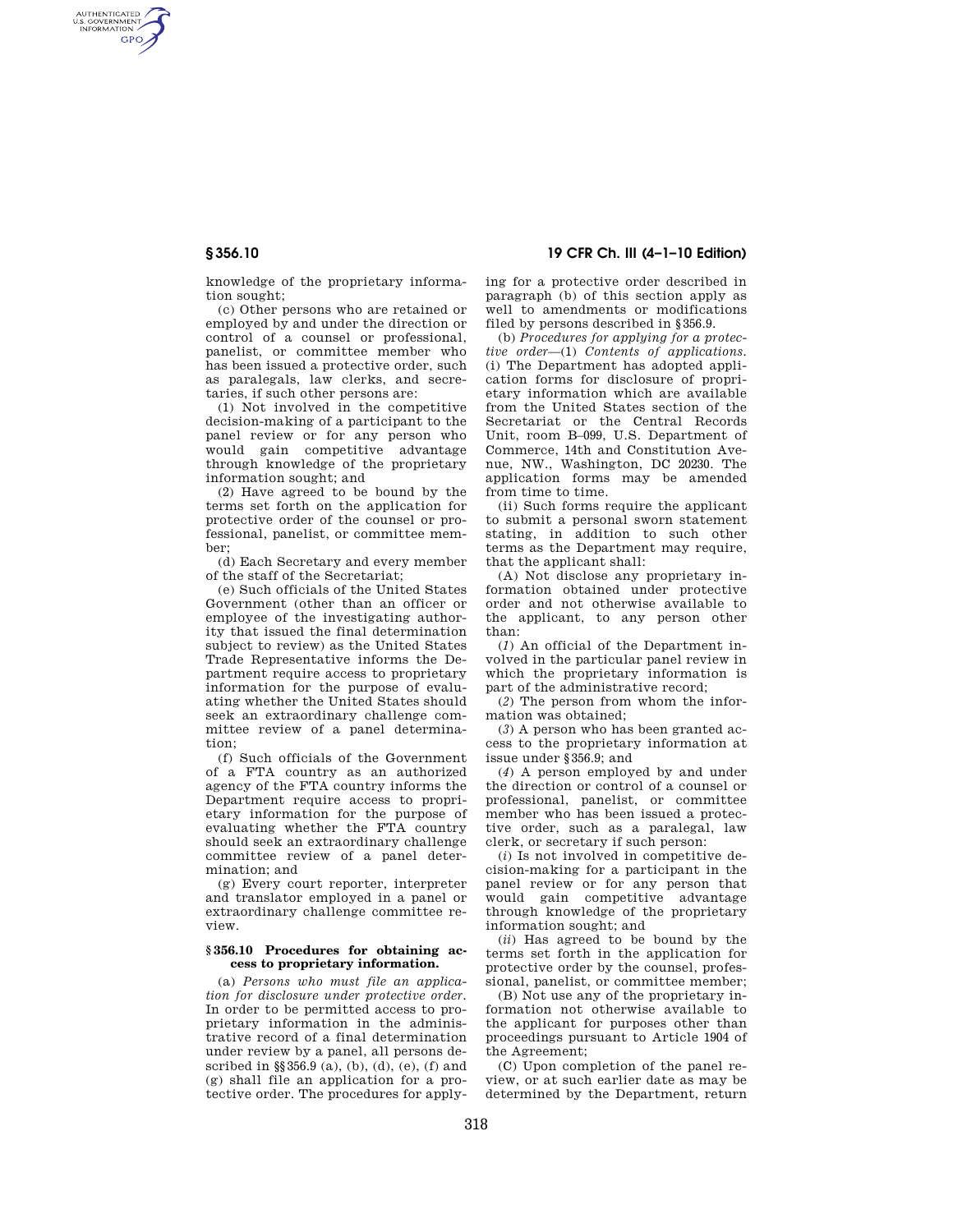# **International Trade Administration, Commerce § 356.10**

to the Department or certify to the Department the destruction of all documents released under the protective order and all other documents containing the proprietary information (such as briefs, notes, or charts based on any such information received under the protective order); and

(D) Acknowledge that breach thereof may subject the signatory to sanctions under §356.12.

(2) *Timing of application for disclosure under protective order*—(i) *Persons described in §356.9(a) (panelists, etc.).* A person described in §356.9(a) may file an application after a Notice of Request for Panel Review has been filed with the Secretariat.

(ii) *Persons described in §356.9(b) (counsel, etc.).* A person described in §356.9(b) may file an application at any time but not before that person files a Complaint or a Notice of Appearance.

(iii) *Persons described in §356.9(d) (Secretaries, etc.).* A person described in §356.9(d) shall file an application immediately upon assuming official responsibilities in the Secretariat.

(iv) *Persons described in §356.9 (e), (f) or (g) (designated Government officials or court reporters, etc.).* A person described in  $$356.9$  (e), (f) or (g) shall file an application before seeking or obtaining access to proprietary information.

(3) *Filing of applications.* A person described in §356.9 (a), (b), (d), (e), (f) or (g) shall file the completed original and five copies of an application with the United States section of the Secretariat which, in turn, shall submit the original and one copy of the application to the Department. A letter of transmittal must be bound to the original and each copy as the first page of the document.

(4) *Service of applications*—(i) *Persons described in §§356.9(b) (counsel, etc.).* A person described in §356.9(b) who files an application before the expiration of the time period fixed under the Article 1904 Panel Rules for filing a Notice of Appearance in the panel review shall serve one copy of the application on each person listed on the service list in accordance with paragraphs (b)(4) (ii) and (iii) of this section. In any other case, such person shall serve one copy of the application on each participant, other than the investigating authority,

in accordance with paragraphs (b)(4) (ii) and (iii) of this section.

(ii) *Method of service.* A document may be served by:

(A) Delivering a copy of the document to the service address of the participant;

(B) Sending a copy of the document to the service address of the participant by facsimile transmission or by expedited delivery courier or expedited mail service; or

(C) Personal service on the participant.

(iii) *Proof and date of service.* A proof of service shall appear on, or be affixed to, the document. Where a document is served by expedited delivery courier or expedited mail service, the date of service set out in the affidavit of service or certificate of service shall be the day on which the document is consigned to the expedited delivery courier service or expedited mail service.

(5) *Release to employees of panelists, committee members, and counsel or professionals.* A person described in §356.9(c), including a paralegal, law clerk, or secretary, may be permitted access to proprietary information disclosed under protective order by the counsel, professional, panelist, or extraordinary challenge committee member who retains or employs such person, if such person has agreed to the terms of the protective order issued to the counsel, professional, panelist, or extraordinary challenge committee member, by signing and dating a completed copy of the application for protective order of the representative counsel, professional, panelist or extraordinary challenge committee member in the location indicated in that application.

(6) *Counsel or professional who retains access to proprietary information under a protective order issued during the administrative proceeding.* A person described in §356.9(b) who has been granted access to proprietary information under protective order during an administrative proceeding that resulted in a final determination that becomes the subject of panel review may, if permitted by the terms of the protective order previously issued by the Department, retain such information until the applicant receives a protective order under this part.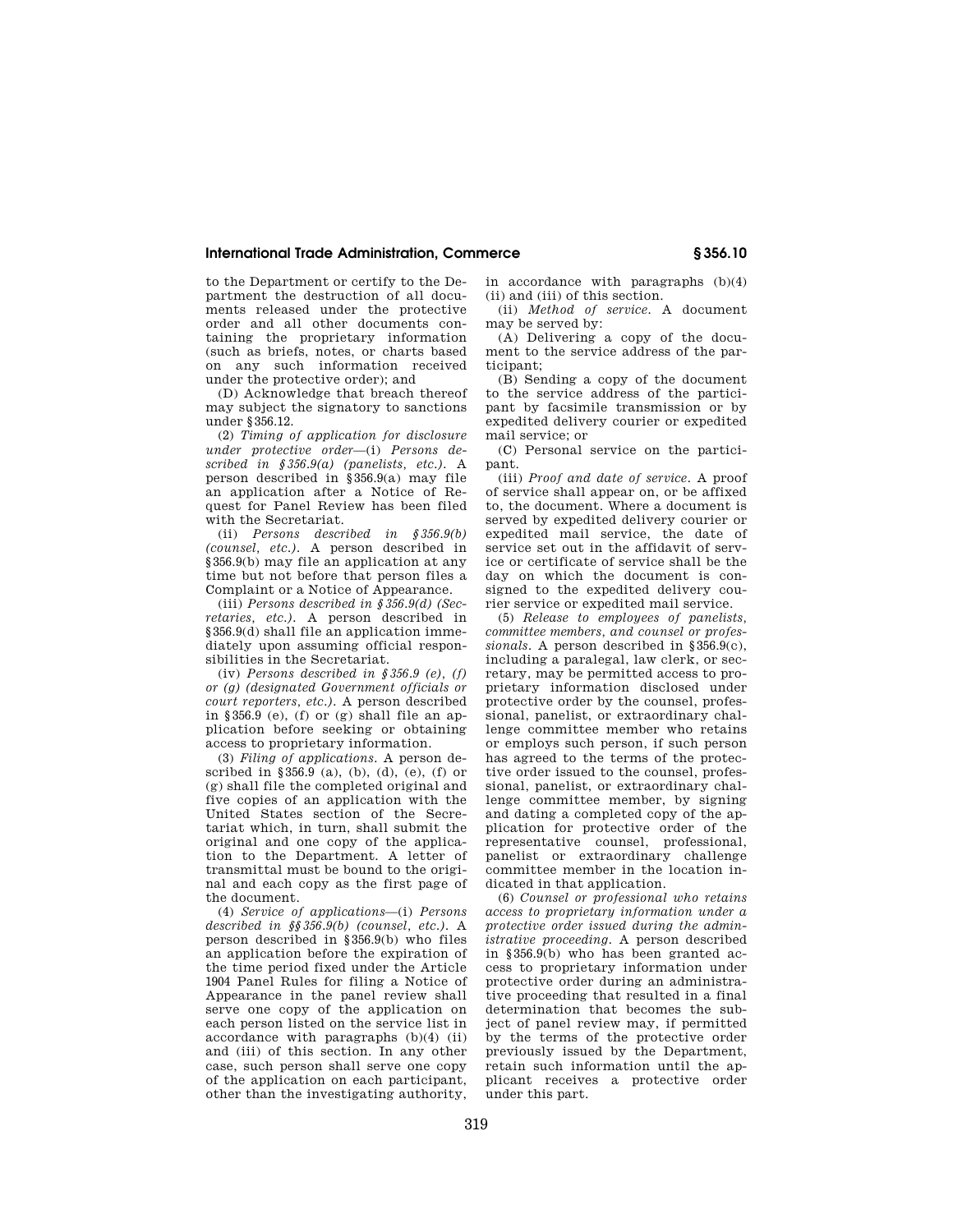(c) *Issuance and service of protective orders*—(1) *Persons described in §356.9(a) (panelists, etc.).* (i) Upon receipt by the Department of an application from a person described in §356.9(a), the Department will issue a protective order authorizing disclosure of proprietary information included in the administrative record of the final determination that is the subject of the panel review at issue. The Department shall transmit the original and four copies of the protective order to the United States section of the Secretariat which, in turn, shall transmit the original to the applicant and serve one copy of the order on each participant, other than the investigating authority, in accordance with paragraphs  $(b)(4)$ (ii) and (iii) of this section.

(ii) A member of a binational panel or extraordinary challenge committee proceeding initiated under the United States-Canada Free Trade Agreement to whom the Department issues a protective order must countersign the protective order and return one copy of the countersigned protective order to the United States section of the Secretariat.

(2) *Persons described in §§356.9 (b) or (c) (counsel, etc., or paralegals, etc.)*—(i) *Opportunity to object to disclosure.* The Department will not rule on an application filed by a person described in §356.9(b) until at least ten days after the request is filed, unless there is compelling need to rule more expeditiously. Unless the Department has indicated otherwise, any person may file an objection to the application within seven days of filing of the application. Any such objection shall state the specific reasons in the view of such person why the application should not be granted. One copy of the objection shall be served on the applicant and on all persons who were served with the application. Service shall be made in accordance with paragraphs (b)(4) (ii) and (iii) of this section. Any reply to an objection will be considered if it is filed before the Department renders a decision.

(ii) *Timing of decisions on applications.*  Normally, the Department will render a decision to approve or deny an application within 14 days. If any person files an objection, the Department will

**§ 356.10 19 CFR Ch. III (4–1–10 Edition)** 

normally render the decision within 30 days.

(iii) *Approval of applications.* If appropriate, the Department will issue a protective order permitting the release of proprietary information to the applicant.

(iv) *Denial of applications.* If the Department denies an application, it shall issue a letter notifying the applicant of its decision and the reasons therefor.

(v) *Issuance of protective orders.* If the Department issues a protective order to a person described in §356.9(b), that person shall immediately file four copies of the protective order with the United States section of the Secretariat and shall serve one copy of the order on each participant, other than the investigating authority, in accordance with paragraphs  $(b)(4)$  (ii) and (iii) of this section.

(3) *Persons described in §356.9 (d) or (g) (Secretaries, etc., or court reporters, etc.*). Upon receipt by the Department of an application from a person described in §356.9 (d) or (g), the Department will issue a protective order authorizing disclosure of proprietary information to the applicant. The Department shall transmit the original and four copies of the protective order to the United States section of the Secretariat.

(4) *Persons described in §356.9 (e) or (f) (designated Government officials).* (i) Upon receipt by the Department of an application from a person described in §356.9 (e) or (f), the Department will issue a protective order authorizing disclosure of proprietary information included in the record of the panel review at issue. The Department shall transmit the original and four copies of the protective order to the United States section of the Secretariat which, in turn, shall transmit the original to the applicant and serve one copy of the document on each participant, other than the investigating authority, in accordance with paragraphs  $(b)(4)$  (ii) and (iii) of this section.

(d) *Modification or revocation of protective orders*—(1) *Notification.* If any person believes that changed conditions of fact or law, or the public interest, may require that a protective order issued pursuant to paragraph (c) of this section be modified or revoked, in whole or in part, such person may notify the